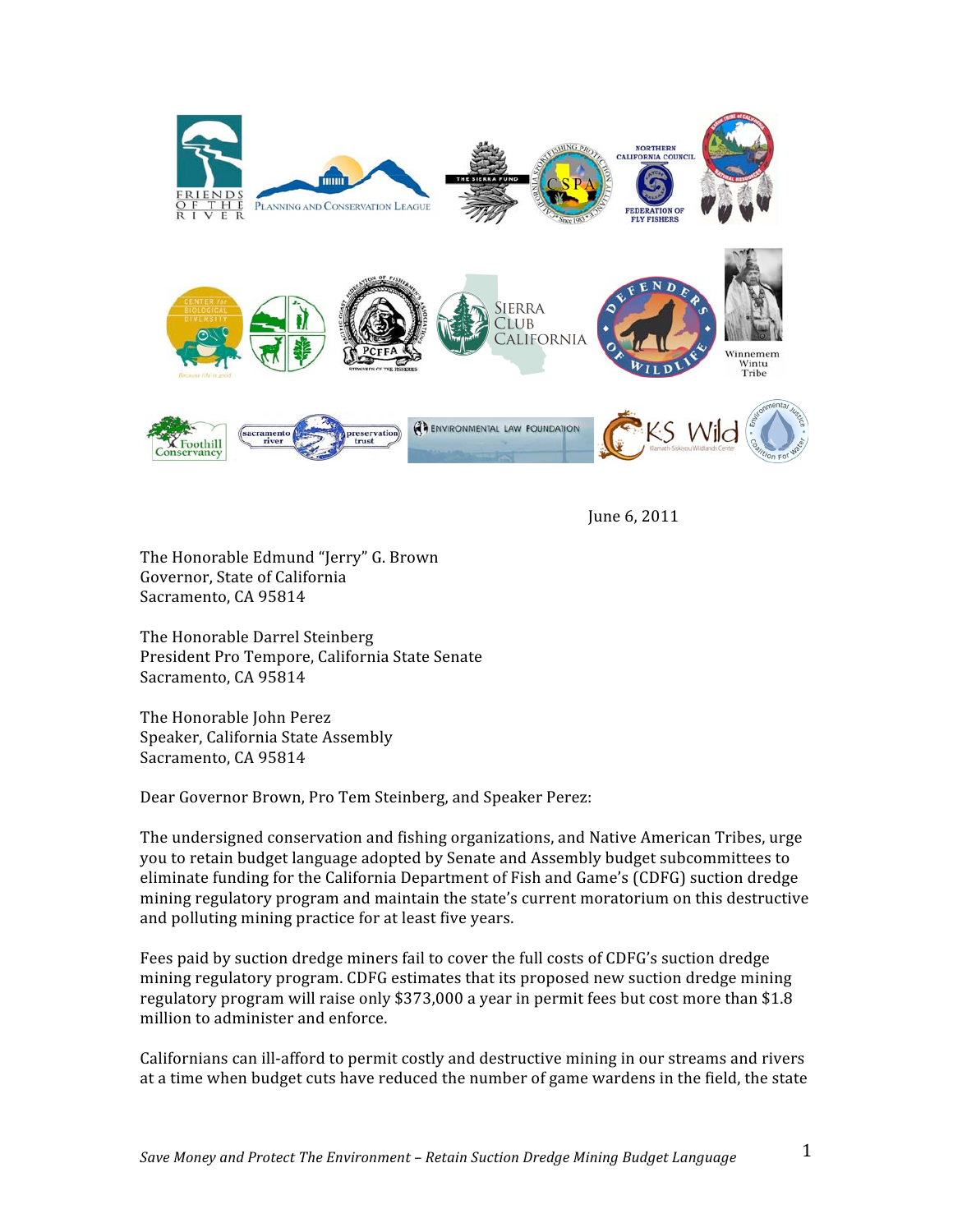is proposing to close 70 state parks, public health programs are cut to the bone, and communities are forced to lay-off public safety personnel and teachers.

CDFG also admits that its proposed suction dredge mining regulatory program will result in significant and unavoidable impacts on water quality, wildlife, and Native American and historical resources. It simply makes no sense to adopt a regulatory program that costs taxpayers money and fails to protect public trust resources.

The potential for the program to mobilize toxic mercury and pollute drinking water supplies and further harm endangered salmon and the state's once healthy fishing industry are sufficient reasons to ban this mining activity in our rivers and streams.

We urge you to retain the budget language eliminating funding for the suction dredge mining regulatory program and maintaining the current moratorium on this costly and destructive practice. As noted in the attached Sacramento Bee editorial, "This money-saver is good policy."

Thank you for your consideration.

Sincerely,

Steven L. Evans Wild Rivers Project Director Friends of the River

 $945 / 1750$ 

Elizabeth Martin **Executive Director** The Sierra Fund

Mo Wani Bibber<br>Mo Wani Bibber

Anne-Marie Bakker Northern California Council **Federation of Fly Fishers** 

Jonas Miniton

**Jonas Minton Water Policy Advisor** Planning & Conservation League

**Bill Iennings Executive Director** California Sportfishing **Protection Alliance** 

Marke Ur. Franco

Mark Franco Headman Winnemem Wintu Tribe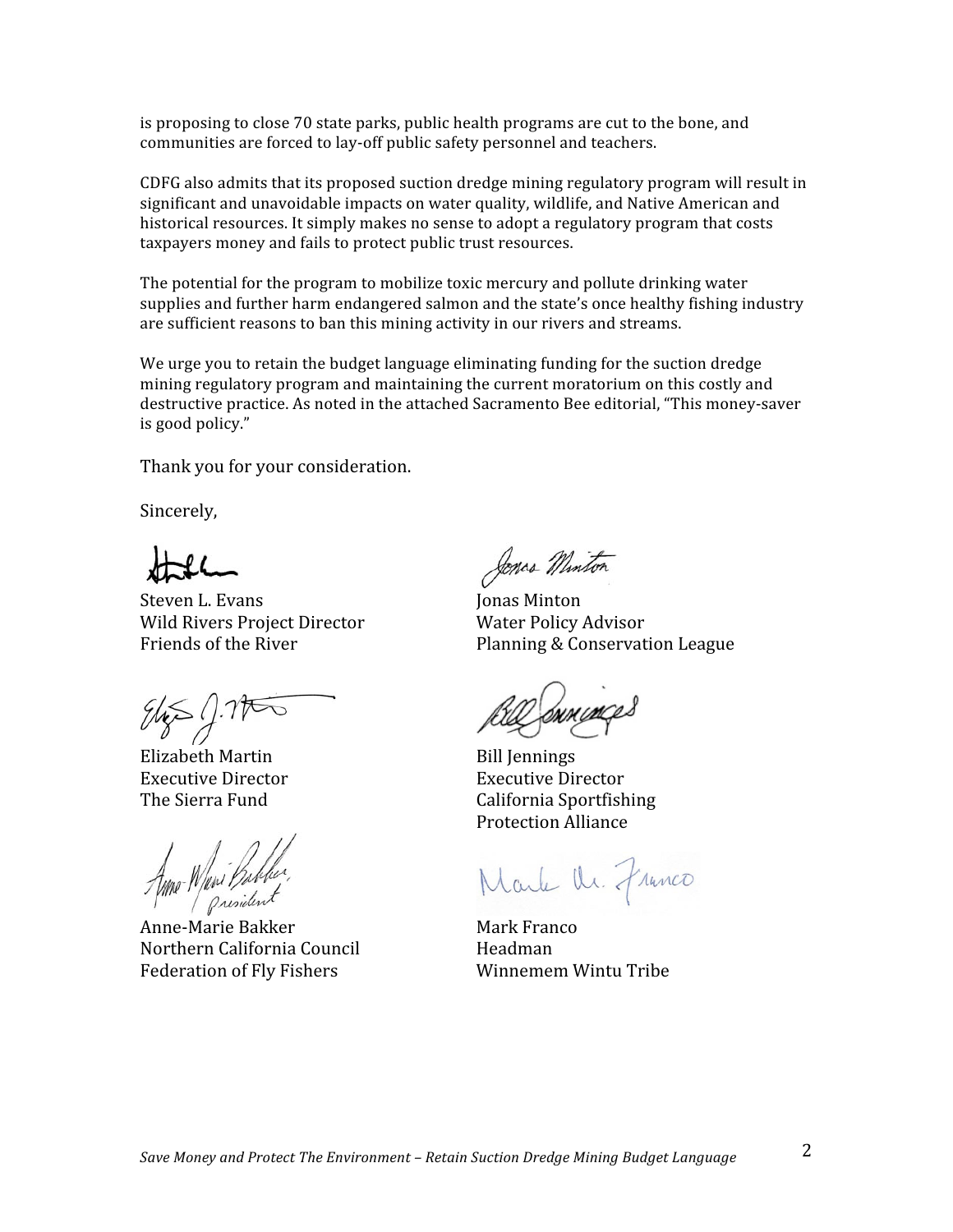Jovathan Evans

Jonathan Evans **Staff Attorney Center for Biological Diversity** 

Zhe trader

Zeke Grader **Executive Director** Pacific Coast Federation of **Fishermen's Associations** 

Stockann Schul

Stephanie Tidwell **Executive Director** Klamath-Siskiyou Wildlands Center

Ohio Wight

Chris Wright **Executive Director Foothill Conservancy** 

 $25 -$ 

Leaf Hillman Director of Natural Resources & Environmental Policy Karuk Tribe

Deust

Debbie Davis **Policy Director Environmental Justice Water Coalition** 

John Buckley

John Buckley **Executive Director** Central Sierra Environmental Resource Center

Lynne & Saxton

Lynn Saxton **Staff Attorney** Environmental Law Foundation

Kj: Deef

Kim Delfino California Program Director Defenders of Wildlife

## John Merz

**John Merz** President Sacramento River **Preservation Trust** 

Widsel Endicott

Michael Endicott Resource Sustainability Advocate Sierra Club California